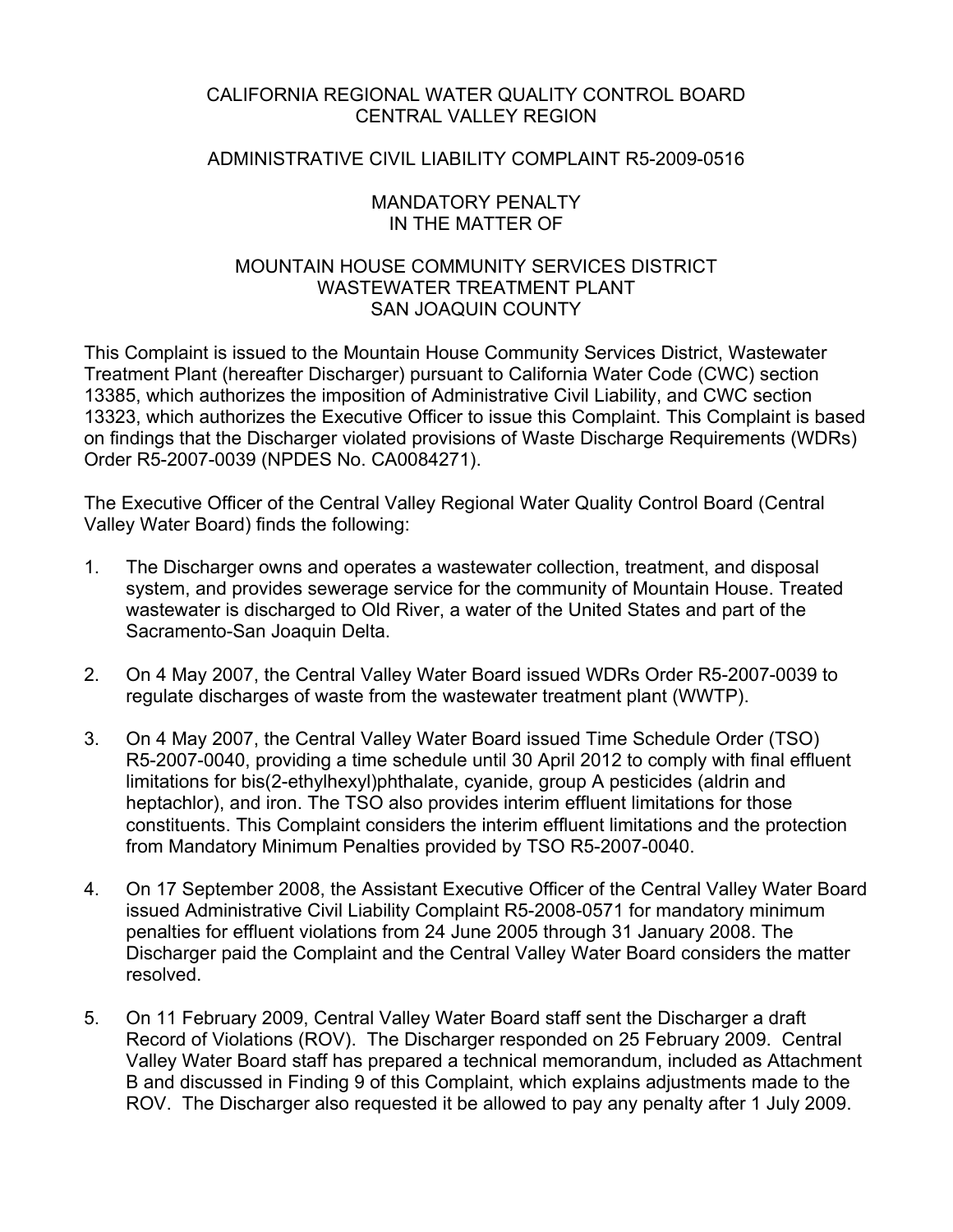6. CWC section 13385(h) requires assessment of mandatory penalties and states, in part, the following:

CWC section 13385(h)(1) states:

Notwithstanding any other provision of this division, and except as provided in subdivisions (j), (k), and (l), a mandatory minimum penalty of three thousand dollars (\$3,000) shall be assessed for each serious violation.

CWC section 13385 (h)(2) states:

For the purposes of this section, a "serious violation" means any waste discharge that violates the effluent limitations contained in the applicable waste discharge requirements for a Group II pollutant, as specified in Appendix A to Section 123.45 of Title 40 of the Code of Federal Regulations, by 20 percent or more or for a Group I pollutant, as specified in Appendix A to Section 123.45 of Title 40 of the Code of Federal Regulations, by 40 percent or more.

7. CWC section 13323 states, in part:

Any executive officer of a regional board may issue a complaint to any person on whom administrative civil liability may be imposed pursuant to this article. The complaint shall allege the act or failure to act that constitutes a violation of law, the provision authorizing civil liability to be imposed pursuant to this article, and the proposed civil liability.

8. WDRs Order R5-2007-0039 Effluent Limitations IV.A.1.a., include, in part, the following effluent limitations: "*The Discharger shall maintain compliance with the effluent limitations specified in Table 1:*"

|                            |              | <b>Effluent Limitations</b> |         |                |                     |                     |  |
|----------------------------|--------------|-----------------------------|---------|----------------|---------------------|---------------------|--|
| <b>Parameter</b>           | <b>Units</b> | Average                     | Average | <b>Maximum</b> | <b>Instantaneou</b> | <b>Instantaneou</b> |  |
|                            |              | <b>Monthly</b>              | Weekly  | <b>Daily</b>   |                     |                     |  |
|                            |              |                             |         |                | <b>Minimum</b>      | <b>Maximum</b>      |  |
| Bis(2-ethylhexyl)phthalate | µg/L         | 1.8                         | $-$     | 3.6            | $-$                 | $- -$               |  |
| Dichlorobromomethane       | $\mu$ g/L    | 0.56                        | $-$     |                | $-$                 |                     |  |
| Dibromochloromethane       | $\mu$ g/L    | 0.41                        | --      | 0.82           | $- -$               | $- -$               |  |

#### **Table 1: Final Effluent Limitations**

- 9. As described in the technical memorandum mentioned in Finding No. 5, Central Valley Water Board staff made the following adjustments to the draft Record of Violations (all violation numbers reference those contained in the draft Record of Violations).
	- Bis(2-ethylhexyl)phthalate violation. The discharger provided evidence that this was due to sampler contamination. This violation was deleted.
- 10. According to the Discharger's self-monitoring reports, the Discharger committed ten (10) serious Group II violation of the above effluent limitations contained in Order R5-2007-0039 during the period beginning 1 February 2008 and ending 31 December 2008. The violations are defined as serious because measured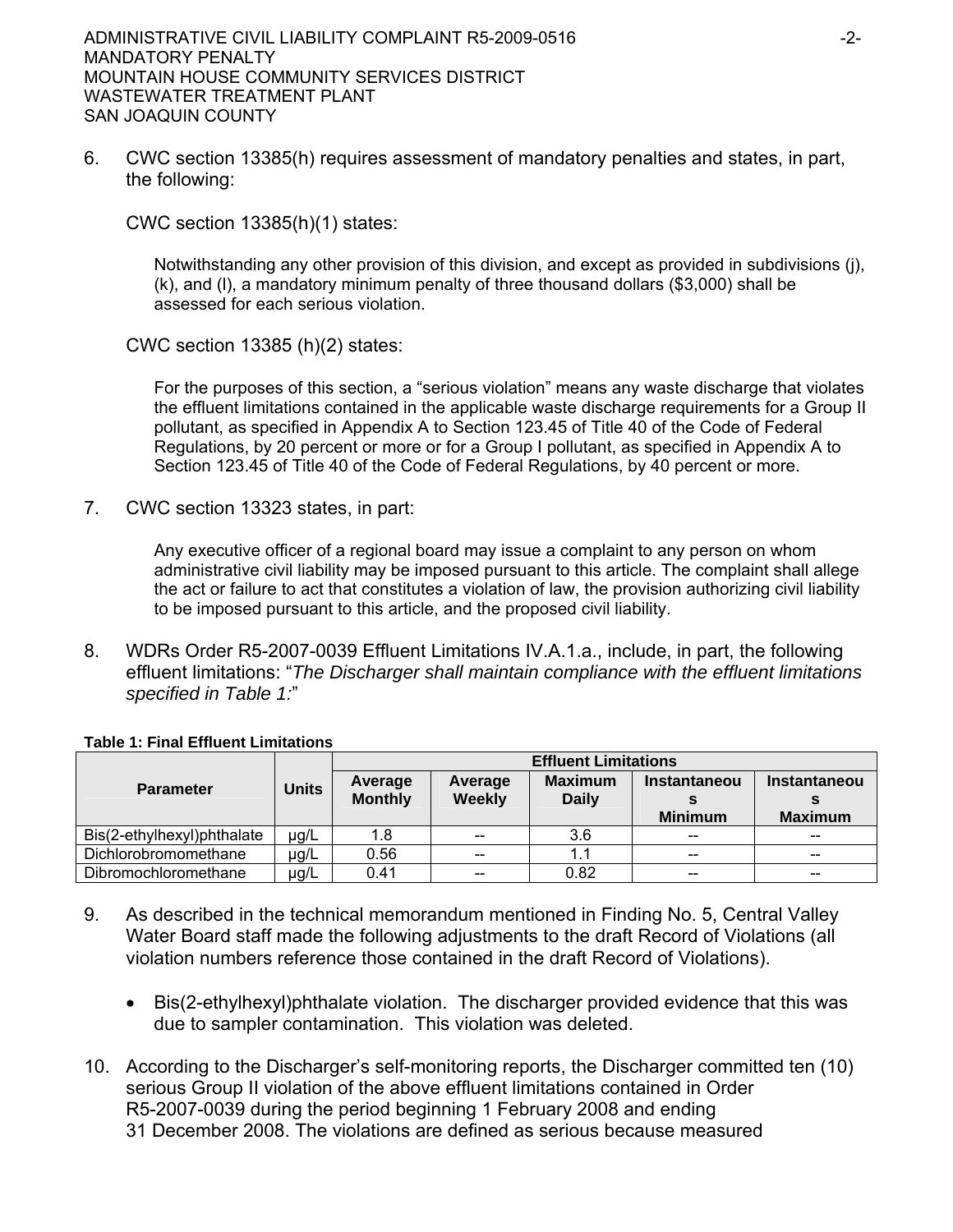concentrations of Group II constituents exceeded maximum prescribed levels by more than 20 percent on these occasions. The mandatory minimum penalty for these serious violations is **thirty-three thousand dollars (\$30,000)**.

- 11. The total amount of the mandatory penalties assessed for the cited effluent violations is **thirty thousand dollars (\$30,000).** A detailed list of the cited effluent violations is included in Attachment A, a part of this Complaint.
- 12. Issuance of this Administrative Civil Liability Complaint to enforce CWC Division 7, Chapter 5.5 is exempt from the provisions of the California Environmental Quality Act (Pub. Resources Code section 21000 et seq.), in accordance with California Code of Regulations, title 14, section 15321(a)(2).

# **THE MOUNTAIN HOUSE COMMUNITY SERVICES DISTRICT WASTEWATER TREATMENT PLANT IS HEREBY GIVEN NOTICE THAT:**

- 1. The Executive Officer of the Central Valley Water Board proposes that the Discharger be assessed an Administrative Civil Liability in the amount of **thirty thousand dollars (\$30,000)**.
- 2. A hearing on this matter will be held at the Central Valley Water Board meeting scheduled on **11/12 June 2009**, unless the Discharger does either of the following by **15 April 2009**:
	- a) Waives the hearing by completing the attached form (checking off the box next to item #4) and returning it to the Central Valley Water Board, along with payment for the proposed civil liability of **thirty thousand dollars (\$30,000)**; or
	- b) Agrees to enter into settlement discussions with the Central Valley Water Board and requests that any hearing on the matter be delayed by signing the enclosed waiver (checking off the box next to item #5) and returning it to the Central Valley Water Board, along with a letter describing the issues to be discussed.
- 3. If a hearing on this matter is held, the Central Valley Water Board will consider whether to affirm, reject, or modify the proposed Administrative Civil Liability, or whether to refer the matter to the Attorney General for recovery of judicial civil liability.

PAMELA C. CREEDON, Executive Officer

16 March 2009

Attachment A: Record of Violations Attachment B: Memorandum BLH: 03/12/09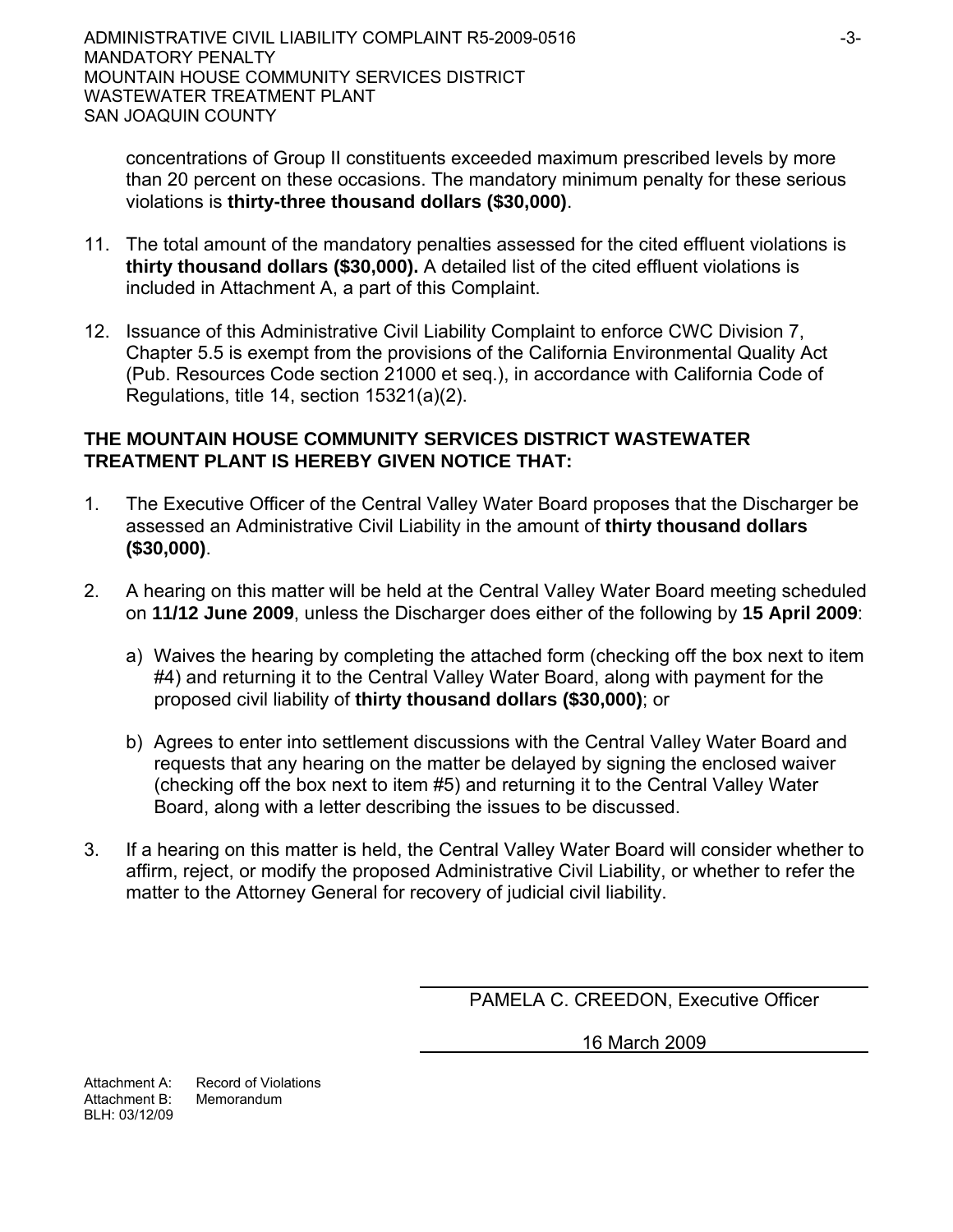#### **WAIVER OF 90-DAY HEARING REQUIREMENT FOR ADMINISTRATIVE CIVIL LIABILITY COMPLAINT**

By signing this waiver, I affirm and acknowledge the following:

- 1. I am duly authorized to represent the Mountain House Community Services District (hereinafter "Discharger") in connection with Administrative Civil Liability Complaint R5-2009-0516 (hereinafter the "Complaint");
- 2. I am informed that California Water Code section 13323, subdivision (b), states that, "a hearing before the regional board shall be conducted within 90 days after the party has been served" with the Complaint;
- 3. I hereby waive any right the Discharger may have to a hearing before the Central Valley Regional Water Quality Control Board (Central Valley Water Board) within ninety (90) days of service of the Complaint; and
- 4. □ *(Check here if the Discharger will waive the hearing requirement and will pay the fine)* 
	- a. I certify that the Discharger will remit payment for the proposed civil liability in the amount of **thirty thousand dollars (\$30,000)** by check, which will contain a reference to "ACL Complaint R5 2009-0516" and will be made payable to the "*State Water Pollution Cleanup and Abatement Account*." Payment must be received by the Central Valley Water Board by **15 April 2009** or this matter will be placed on the Central Valley Water Board's agenda for adoption at the **11/12 June 2009** Central Valley Water Board meeting.
	- b. I understand the payment of the above amount constitutes a settlement of the Complaint, and that any settlement will not become final until after the 30-day public notice and comment period mandated by Federal regulations (40 CFR 123.27) expires. Should the Central Valley Water Board receive new information or comments during this comment period, the Central Valley Water Board's Executive Officer may withdraw the complaint, return payment, and issue a new complaint. New information or comments include those submitted by personnel of the Central Valley Water Board who are not associated with the enforcement team's issuance of the Complaint.
	- c. I understand that payment of the above amount is not a substitute for compliance with applicable laws and that continuing violations of the type alleged in the Complaint may subject the Discharger to further enforcement, including additional civil liability.

*-or-*

- 5. □ *(Check here if the Discharger will waive the 90-day hearing requirement, but will not pay at the current time. The Central Valley Water Board must receive information from the Discharger indicating a controversy regarding the assessed penalty at the time this waiver is submitted, or this waiver may*  not be accepted.) I certify that the Discharger will promptly engage the Central Valley Water Board staff in discussions to resolve the outstanding violation(s). By checking this box, the Discharger is *not* waiving its right to a hearing on this matter. By checking this box, the Discharger requests that the Central Valley Water Board delay the hearing so that the Discharger and Central Valley Water Board staff can discuss settlement. It remains within the discretion of the Central Valley Water Board to agree to delay the hearing. A hearing on the matter may be held before the Central Valley Water Board if these discussions do not resolve the liability proposed in the Complaint. The Discharger agrees that this hearing may be held after the 90-day period referenced in California Water Code section 13323 has elapsed.
- 6. If a hearing on this matter is held, the Central Valley Water Board will consider whether to issue, reject, or modify the proposed Administrative Civil Liability Order, or whether to refer the matter to the Attorney General for recovery of judicial civil liability. Modification of the proposed Administrative Civil Liability Order may include increasing the dollar amount of the assessed civil liability.

(Print Name and Title)

(Signature)

(Date)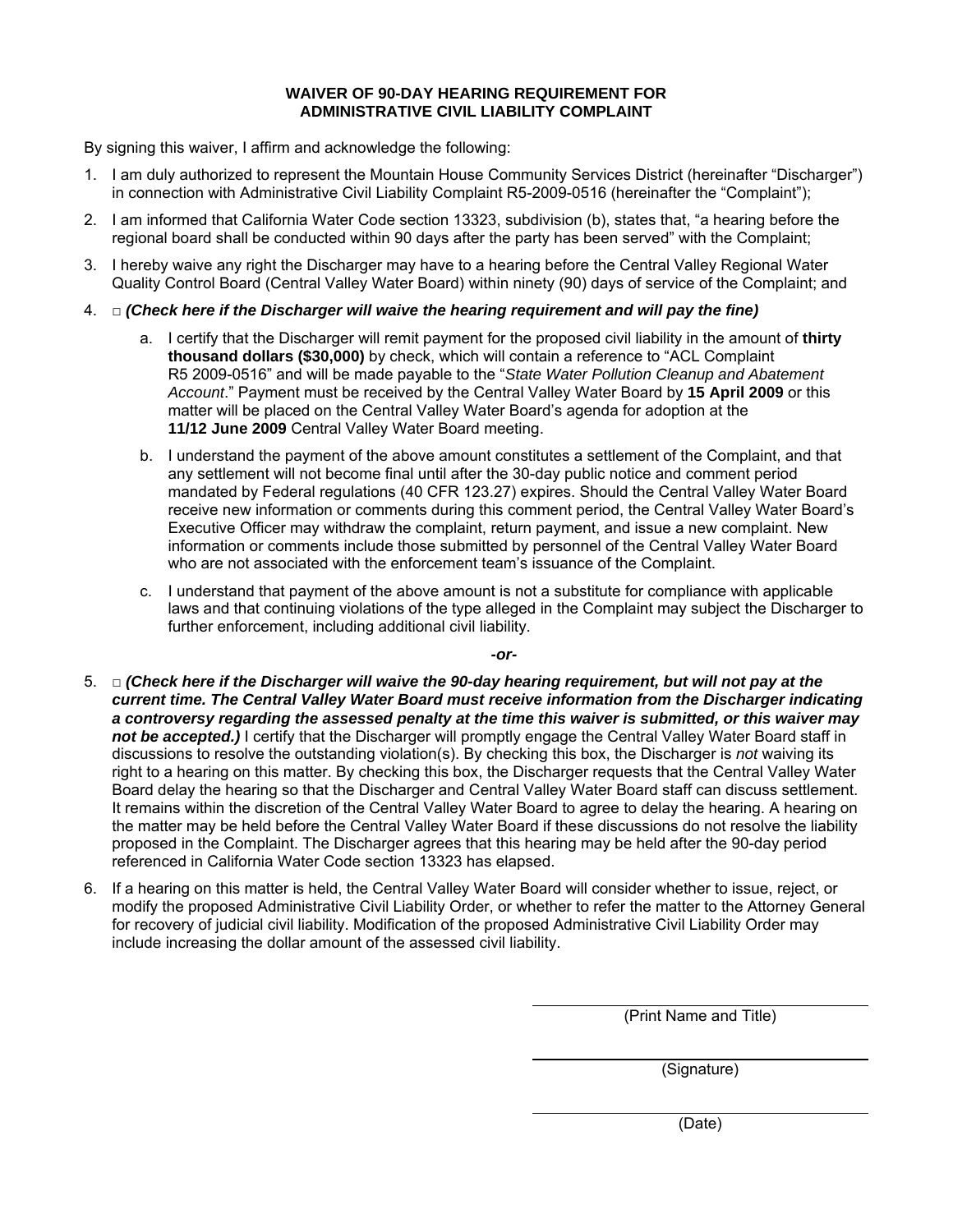#### **ATTACHMENT A ADMINISTRATIVE CIVIL LIABILITY COMPLAINT R5-2009-0516**

#### **Mt. House Community Services District Wastewater Treatment Plant**

RECORD OF VIOLATIONS (1 February 2008 – 31 December 2008) MANDATORY PENALTIES (Data reported under Monitoring and Reporting Program R5-2007-0039)

|                |                  |                       |           |       | Measure  |             |                |              |
|----------------|------------------|-----------------------|-----------|-------|----------|-------------|----------------|--------------|
|                | Date             | <b>Violation Type</b> | Units     | Limit | <u>d</u> | Period Type | Remarks        | <b>CIWQS</b> |
|                | 30-Apr-08        | Dibromochloromethane  | µg/L      | 0.41  | 1.9      | Monthly     | 2              | 805179       |
| $\overline{2}$ | 30-Apr-08        | Dichlorobromomethane  | µg/L      | 0.56  | 1.5      | Monthly     | 2              | 805180       |
| 3              | $7-May-08$       | Dibromochloromethane  | µg/L      | 0.82  | 1.9      | Daily Max   | 2              | 805182       |
| 4              | $7-May-08$       | Dichlorobromomethane  | $\mu$ g/L | 1.1   | 1.5      | Daily Max   | 2              | 805183       |
| 5              | $31 -$ Jul $-08$ | Dichlorobromomethane  | µg/L      | 0.56  | 0.9      | Monthly     | 2              | 805188       |
| 6              | 13-Aug-08        | Dibromochloromethane  | µg/L      | 0.82  | 1.4      | Daily Max   | 2              | 805189       |
|                | 31-Aug-08        | Dibromochloromethane  | µg/L      | 0.41  | 1.4      | Monthly     | 2              | 805190       |
| 8              | 31-Aug-08        | Dichlorobromomethane  | µg/L      | 0.56  | 0.9      | Monthly     | 2              | 805191       |
| 9              | 31-Oct-08        | Dibromochloromethane  | µg/L      | 0.41  | 0.67     | Monthly     | 2              | 805192       |
| 10             | 31-Dec-2008      | Dibromochloromethane  | µg/L      | 0.41  | 0.6      | Monthly     | $\overline{2}$ | 805193       |
|                |                  |                       |           |       |          |             |                |              |

#### Remarks:

- 1. Serious Violation: For Group I pollutants that exceed the effluent limitation by 40 percent or more.
- 2. Serious Violation: For Group II pollutants that exceed the effluent limitation by 20 percent or more.
- 3. Non-serious violations falls within the first three violations in a six-month period, thus is exempt.
- 4. Non-serious violation subject to mandatory penalties.

| <b>VIOLATIONS AS OF:</b>                | 12/31/2008 |
|-----------------------------------------|------------|
| Group I Serious Violations:             |            |
| <b>Group II Serious Violations:</b>     | 10         |
| Non-Serious Exempt from MPs:            |            |
| Non-serious Violations Subject to MPs:  | 0          |
| <b>Total Violations Subject to MPs:</b> | <u> 10</u> |

**Mandatory Minimum Penalty = (10 Serious Violation + 0 Non-Serious Violations) x \$3,000 = \$30,000**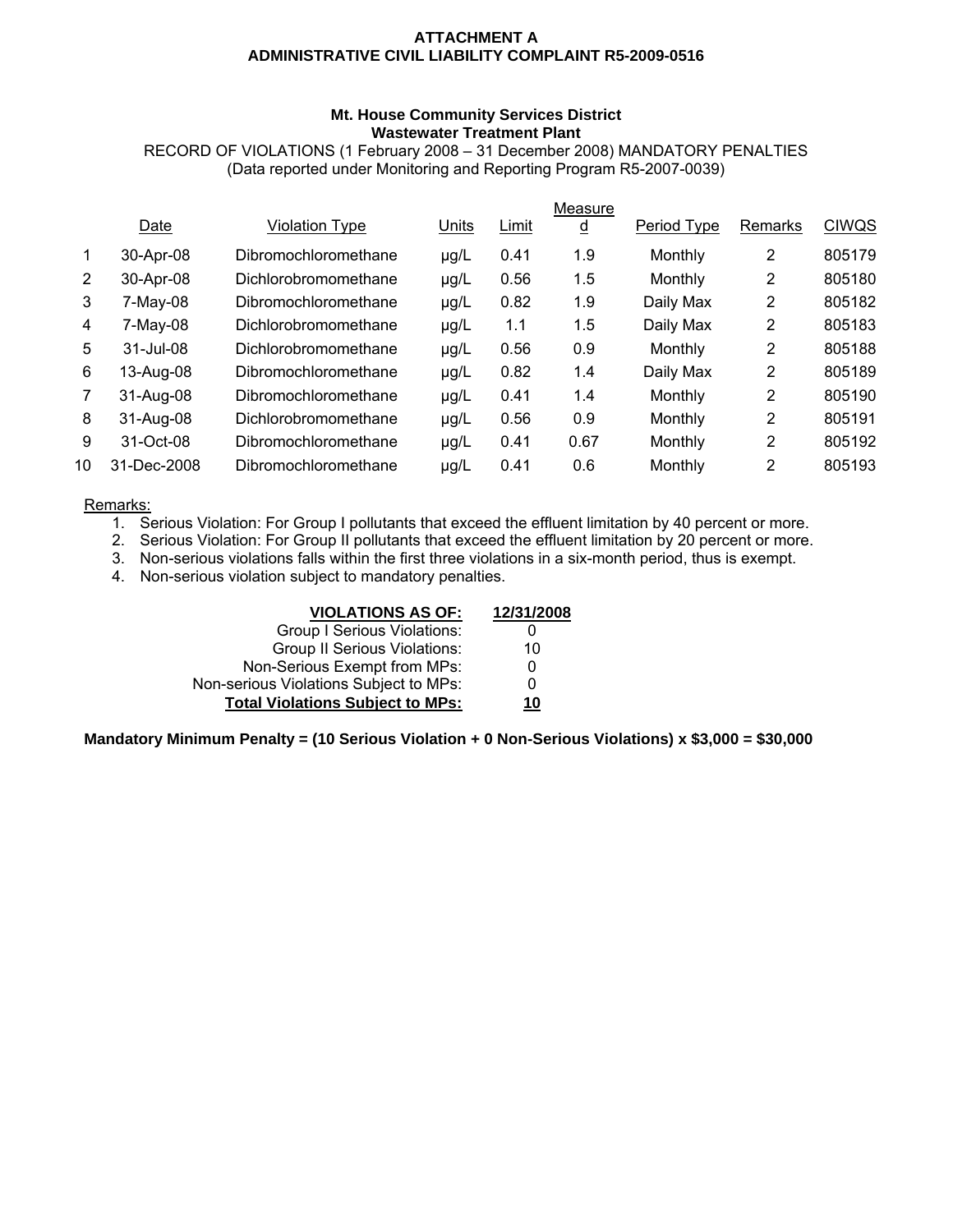

**ATTACHMENT B** 

**California Regional Water Quality Control Board Central Valley Region** 

**Karl E. Longley, ScD, P.E., Chair**



**Arnold Schwarzenegger** *Governor* 

11020 Sun Center Drive #200, Rancho Cordova, California 95670-6114 Phone (916) 464-3291 • FAX (916) 464-4645 http://www.waterboards.ca.gov/centralvalley

**TO:** Wendy Wyels, Supervisor NPDES Compliance and Enforcement **FROM:** Barry Hilton, WRCE NPDES Compliance and Enforcement

SIGNATURE:

**DATE:** 11 March 2009

**SUBJECT:** MOUNTAIN HOUSE COMMUNITY SERVICES DISTRICT, ASSESSMENT OF **MMPS** 

On 11 February 2009, Central Valley Water Board staff sent the Discharger a draft Record of Violations (ROV) for the period 1 February 2008 through 31 December 2008. The Discharger responded on 25 February 2009. The following discusses the changes I made to the ROV during my preparation of the Administrative Civil Liability Complaint.

# **Bis(2-ethylhexyl)phthalate**

Violation 3, Bis(2-ethylhexyl)phthalate. the Discharger provided convincing evidence that the sample was contaminated by the tubing for the automatic sampler. The Discharger changed its collection method to eliminate this sample contamination source. I deleted the violation.

# **Dibromochloromethane and Dichlorobromomethane**

Violations 1,2 and 4-11. The Discharger certified that it is not using chlorine to disinfect the effluent and that the dibromochloromethane and dichlorobromomethane most likely originate from discharges of water treatment plant sludge into the wastewater treatment plant. The Discharger requested and received a Time Schedule Order (TSO) for dibromochloromethane and dichlorobromomethane on 5 February 2009. Effluent limitation violations prior to the adoption of a TSO are not exempt from MMPs. I retained the violations.

*California Environmental Protection Agency*